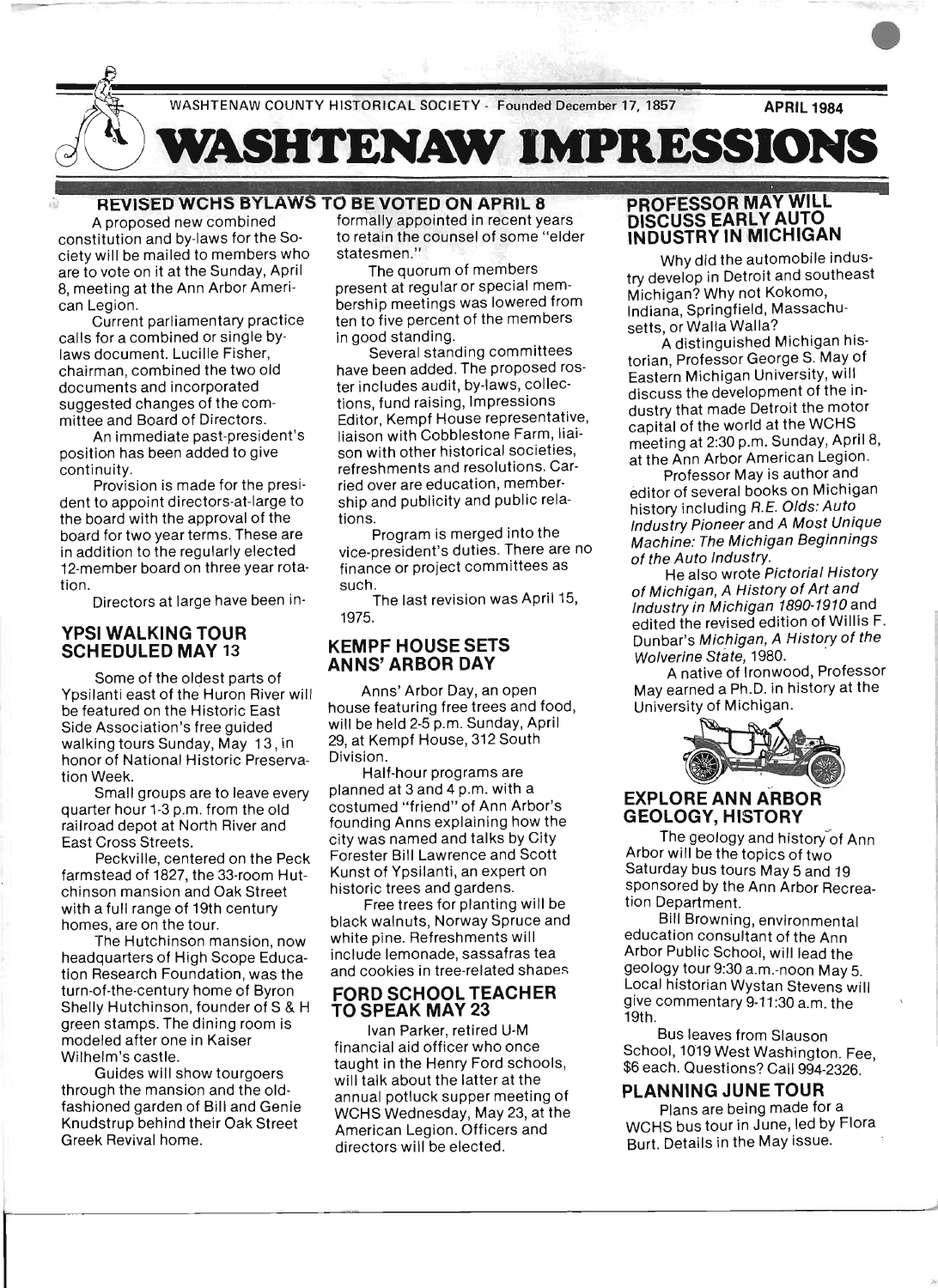# TO PRESERVE PHOTOS **BEWARE OF 'MAGNETIC' ALBUMS, CLEAR PLASTIC**

We live in an era when people are making photos by the millions, yet a hundred years from now there may well be a shortage of pictures  $\approx$  of life in 1984.

That was the message of Ann Arbor Photographer Sam Breck at the March WCHS meeting. Following his talk he copied old photographs brought in by audience members.

The Society will place the negatives on file in the Michigan Historical Collections in the U-M Bentley Library where they will be available to researchers.

"We are in an era today when photos are becoming exceedingly important for historical research and where we're not writing as much as we used to," he said.

"Photography is a fairly cheap avocation for a lot of people. It can be very enjoyable and extremely valuable. Wouldn't it be nice if we had had the kind of easily done photography we have now when lincoln was president?

"You may be aware that Ann Arbor is really the home of 35 millimeter photography in the United States, through Argus. Argus brought out a 35 mm camera late in the 1930s that sold for \$12.50, then dropped down to \$9. I saw one last week at a photo fair here for \$6.

"If you look closely at the Argus Building at the end of William Street, look at the rounded north corner. That's the way the first Argus camera was  $-$  a good old Art Deco masterpiece.

"That camera was what kickedoff 35 mm photography, which up until a few years ago most people pursued. Then came the so-called instant camera that used 127, later 110 film and now disc film, and finally instant photography with the Polaroid camera."

In Breck's opinion, the instamatic, 110, disc and Polaroid camera don't really yield satisfactory photographs except portraits of . people. They should be used to make photos of nothing more. than 15 feet distant.

"If making a cityscape or something at greater distance you should use a 35 mm or larger camera."

Remember the old folding camera Kodak made? There is film



First Ann Arbor police car, 1910-11, in front of old Courthouse. Patrolman Edward J. Kuhn in car, a Model T Ford coupe, reportedly confiscated from bootleggers.



Horse and buggy era photo looking north on Main Street, Ann Arbor, toward old courthouse (right). Note original overhanging cornices which have recently been restored on Goodyear's building (left) at 118·124 South Main. Old post office at North Main and Ann at center.

and they yield wonderful images. graphy is that we don't hold the discipline because when you only on a table or hold it against a wall. get eight exposures to a roll you are "People ask, 'What kind of film" you eight exposures to a follow are should I use?' but the important<br>very careful when you snap the

mm cameras that do all the work for to store negatives, slides, prints in you — they set shutter speeds, aperature opening, one of them closet. even tells you when you are out of "There they are out of sunlight, Film. You can buy cameras for  $$100$  temperature is fairly constant and  $\frac{1}{100}$ 

The thing that causes the

most disappointments in photo-<br>made in a couple of sizes for those  $\frac{1}{2}$  most disappointments in photo-They are also wonderful teachers of camera steady. Use a tripod or put it

shutter. Shutter you shap the thing is what you do with it after you "There are some good little 35 have the negatives. The best place

the humidity doesn't get too high."<br>to \$125 that make very good images.  $\frac{1}{2}$  the humidity doesn't get too high."

"Kodak answered the question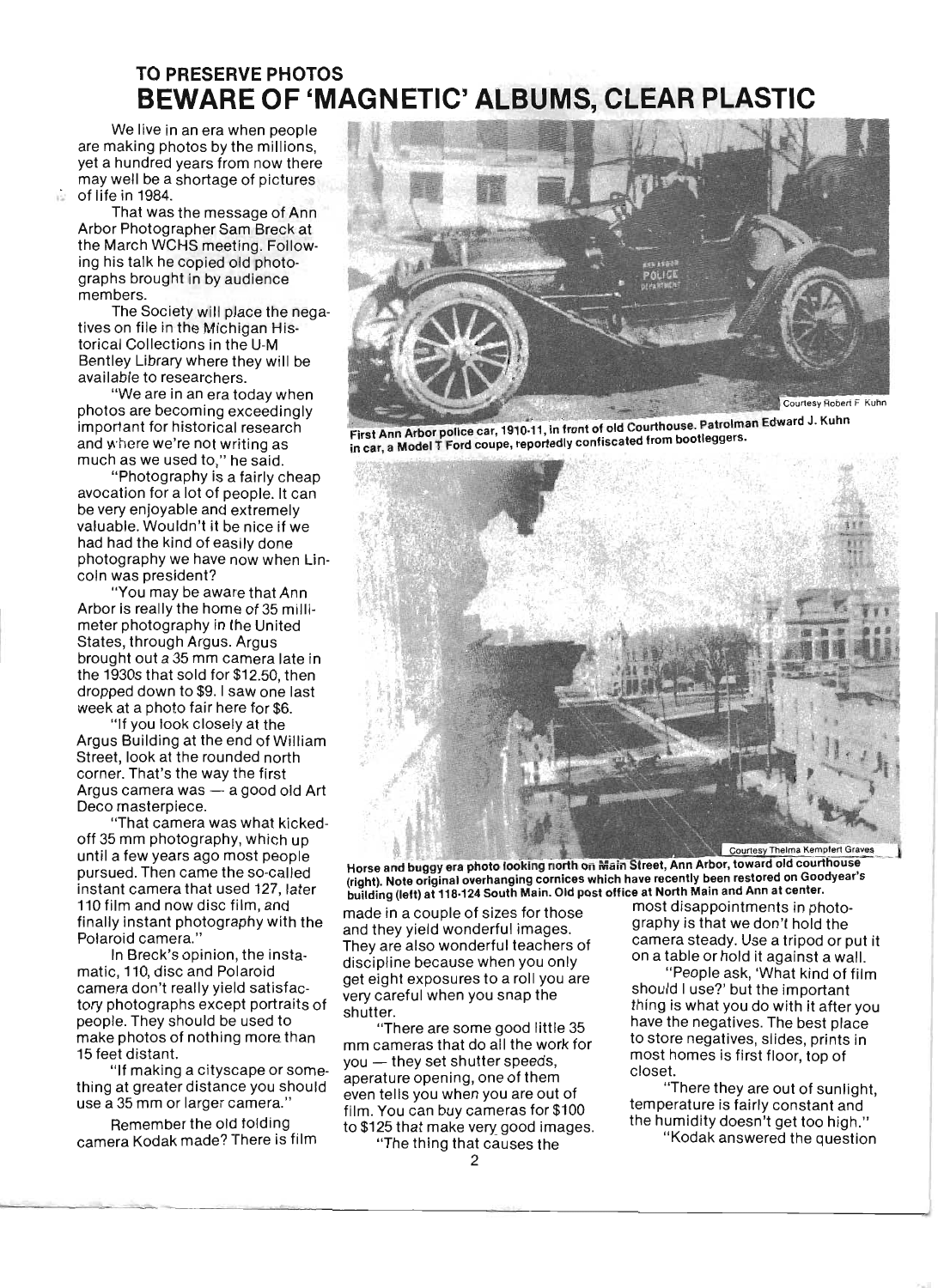a few years ago that in such storage properly processed slides on Kodak film would last 65 to 80 years, and properly processed black and white film 800 years.

"Today, processing is for speed, not permanence. It's not up to archival standards. If you're serious about photography for posterity you had better take it to a custom studio and have it archivally processed. It's important that all the chemicals be washed away. Also, if serious, use black and white film.

Precision Photographics in Ann Arbor does custom work, he said, maybe Ivory Photo and Meteor Photo in Troy.

"Don't stack negatives. Put them in sleeves. Metal boxes with slots are good to store slides. Avoid plastic pages with pockets unless you get the special archival chemically inactive plastic that looks milky. You can get them if you ask for them at Purchase Camera and Foto 1 in Westgate Shopping Center.

"Get rid of 'magnetic' albums. There is sulfur in the glue which will eventually interact with the photo emulsion and discolor the picture. Use albums with acid free paper and old-fashioned corners.

Corners are best because you can label the pictures on the back. Do not mount with scotch tape or rubber cement, which will in time show through and discolor the prints. If using paste, use only wheat paste or Sobo brand which has no sulfur, he said.

"I noticed that at Kinko's Copies you can get copies on 100 percent cotton paper. If you have valuable newspaper clippings, it would be a good idea to have them copied on that paper and throw away the clipping. Newsprint does not hold up well."

Some good rules to follow to preserve photographs, he said, are:

• Always wash hands before handling pictures. Handle only by the edges. You can get cotton gloves at photo shops to wear when handling pictures.

• Don't store in basement or attic.

• Label pictures on the back with date, who, where, why, preferably along the edges.

• Use only a soft pencil. Do not press down hard.

What pictures should one take



Goings on in Chelsea circa 1900. Note tower of Glazier Stove Company building (left background), still a landmark. Max Hepburn, co-president of Chelsea Historical Society, thinks this might have been a Fourth of July parade.



In 1926, 111 Catherine Street was a garage operated by owner Edward J. Kuhn who lived upstairs with his family. Since then the downstairs has seen a series of users and remodel· ings. Post office vehicles were once stored there. Circa 1950'5·1960'5 three businesses shared it \_ Bob's Lunch, Charlie's Barbership and Burkhart Printing. It was Hohlenkamp's Plumbing, then in 1978, Cafe Creole, and today, Lovejoy-Tiffany Travel:

for future historic value? "The wall photographing them, he reported.<br>paper of life — common everyday him waiting for somebody to paper of life - common everyday

you work, Washtenaw Avenue's strip city. **Someone** in the audience in the audience

nounced they are getting rid of their Plymouth Road with a "Chew Mail"<br>trademark signs, people have been Pouch" sign still visible trademark signs, people have been

# HIS DAD ARRESTED HERS FOR SPEEDING - OVER 10 M.P.H.

Kuhn, brought for copying by his Kempfert.<br>son, Bob, evoked memories not only Kuhn took him before Police son, Bob, evoked memories not only for him but also forThelma Chief Frank Pardon who refused to Kempfert Graves, who also brought believe that a four-cylinder car pictures. **only two could possib-**<br>operating on only two could possib-

chase to a Reo suspected of ex- hour and dismissed the case.

things, your neighborhood, where do the 1950's," he said, "early Dairy"<br>you work, Washtenaw Avenue's do the 1950's," he said, "early Dairy"

"Ever since Holiday Inns an- spoke of finding a barn out .

The picture of Ann Arbor's first ceeding the ten-mile-an-hour speed motorized policeman, Edward J. limit, driven by her father, Robert W.

It seems Officer Kuhn first gave Iy go faster than eight miles an